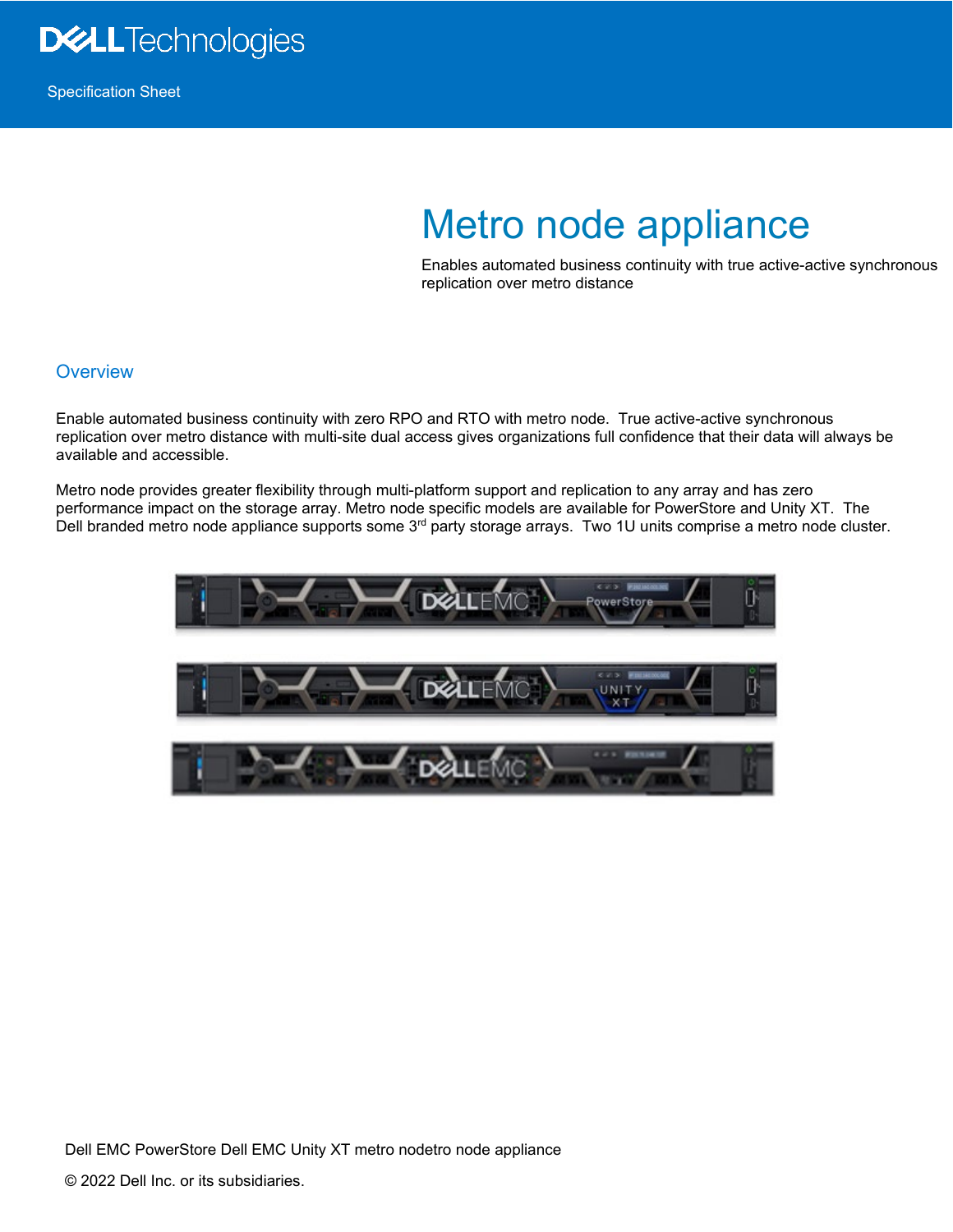| Mechanical            | <b>Technical Specifications</b>                                                                                                                                                                                                                                                                                            |
|-----------------------|----------------------------------------------------------------------------------------------------------------------------------------------------------------------------------------------------------------------------------------------------------------------------------------------------------------------------|
| Dimensions and weight | Height: 42.8mm (1.69")<br>Width: 482.0mm (18.98")<br>Depth: 808.5mm (31.8")<br>Weight: 29.9kg, (48.3 lbs)                                                                                                                                                                                                                  |
| Form factor           | 1U (Two 1U units comprise a metro node cluster)                                                                                                                                                                                                                                                                            |
| Bezel                 | 1U LCD bezel with metro node insert identifier on the right side of the unit                                                                                                                                                                                                                                               |
| <b>Mounting rails</b> | Rails support Dell and non-Dell racks                                                                                                                                                                                                                                                                                      |
| Cable Management Kit  | Two 1U cable management arms (CMA)<br>Management 1 and management 2 Cat 6 shielded Ethernet cables<br>LCOM1 and LCOM2 SFP+ direct attach passive copper cables<br>Two black power cords for primary utility connections<br>Two gray power cords for secondary utility connections<br>One red Cat 6 shielded Ethernet cable |

| <b>System Architecture</b>    | <b>Technical Specifications</b>                                                                                                                                                                  |
|-------------------------------|--------------------------------------------------------------------------------------------------------------------------------------------------------------------------------------------------|
| <b>Processors</b>             | Dual Intel Silver 4208 CPU (8 cores per CPU), 11M Cache, Turbo HT (85W)                                                                                                                          |
| Memory                        | 64GB RDIMM Memory (32GB per CPU)                                                                                                                                                                 |
| Cluster size                  | Two metro node 1U units                                                                                                                                                                          |
| Management                    | Embedded in the metro node operating system                                                                                                                                                      |
| Storage                       | 480GB SSD SATA Drive                                                                                                                                                                             |
| Power supplies                | Redundant 750W power supplies                                                                                                                                                                    |
| Operating system              | Metro node operating system                                                                                                                                                                      |
| <b>IO Card Configurations</b> | PCIe Slot 1 and 2: Emulex Dual 32Gb/s HBAs<br>PCIe Slot 3: Intel 10Gbe Quad Port Base-T (RJ45), LP NIC<br>rNDC Intel 10GbE Quad Port SR, rNDC and dual Dell SPF+ SR Optics, 10GbE, 850nm for WAN |

| <b>Cluster Witness Server</b>        | <b>Technical Specifications</b>                                                                 |
|--------------------------------------|-------------------------------------------------------------------------------------------------|
| Optional: metro node cluster witness | Available for VMware ESXi and MicroSoft Hyper-V environments. Metro node cluster witness server |
| server                               | allows for a dedicated VM in a separate domain to provide additional failover automation.       |